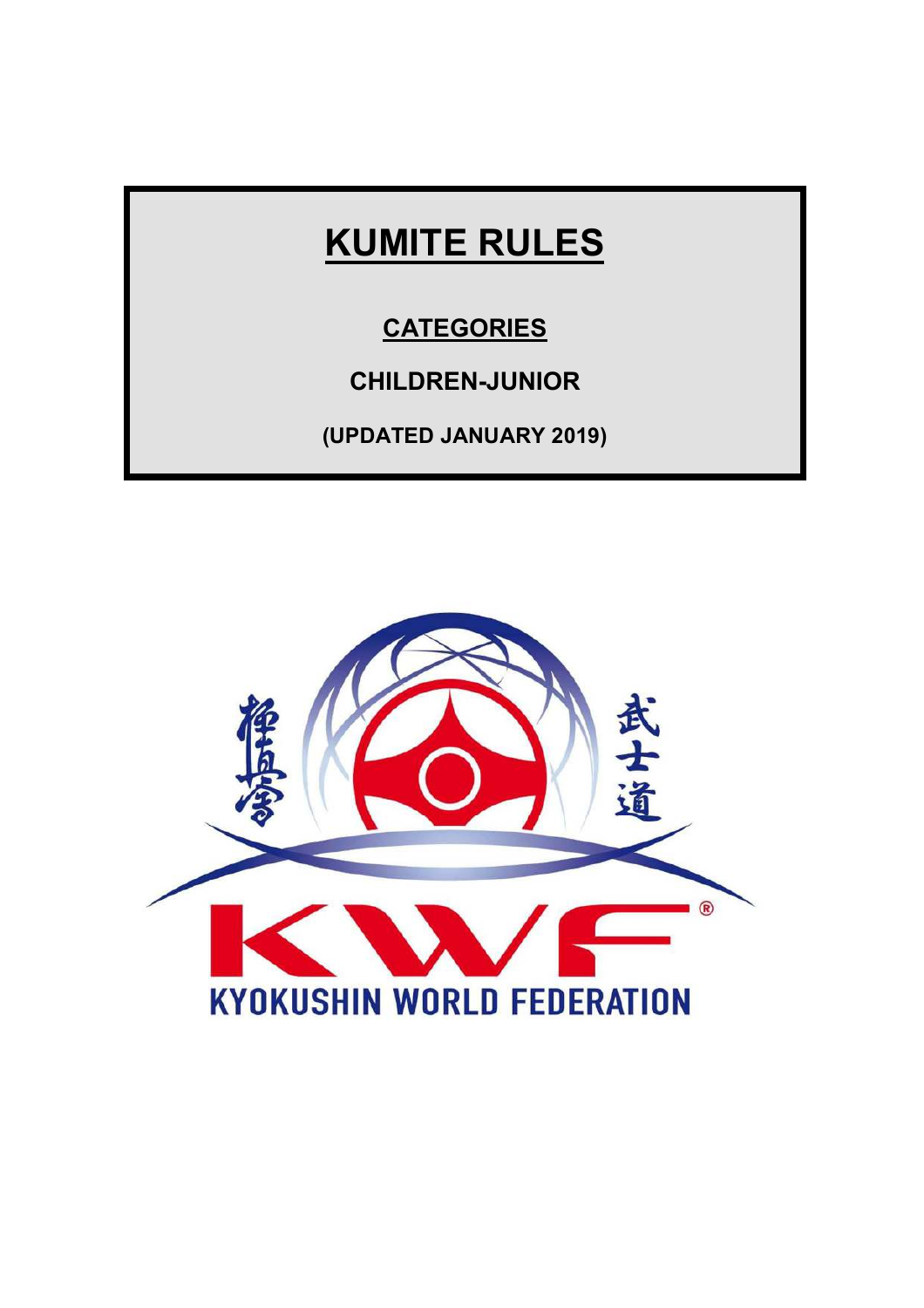## RULES FOR COMPETITORS

#### CATEGORIES: CHILDREN-JUNIOR.

The age for the participants for each category will be:

| <b>CHILDREN:</b> | <b>12 - 13 YEARS</b> |
|------------------|----------------------|
| <b>CHILDREN:</b> | 14 - 15 YEARS        |
| <b>JUNIOR:</b>   | <b>16 - 17 YEARS</b> |

## **GENERAL RULES**

- 1. All competitors must wear a clean white gi.
- 2. One competitor will wear a red belt to his own one, the other one will wear his own coloured belt.
- 3. Hands and feet nails bust be short.

## **OBLIGATORY PROTECTIONS**

#### CHILDREN 12-13 YEARS

- OBLIGATORY: HELMET, GLOVES, CHEST, SHIN PADS
- OPTIONALS: KNEE, MOUTH

#### CHILDREN AND JUNIOR (14-15 AND 16-17 YEARS)

- OBLIGATORY: HELMET, GLOVES, SHIN PADS AND GROIN (BOYS)
- CHEST PROTECTORS FOR GIRLS
- OPTIONALS: KNEE, MOUTH

All the protections to be use at this official championship will be homologated and approved by KWF.

Under no circumstances will it be permitted to participate with other protection. Each competitor must wear his/her own protection.

Then, show the protections to be used in the competition.

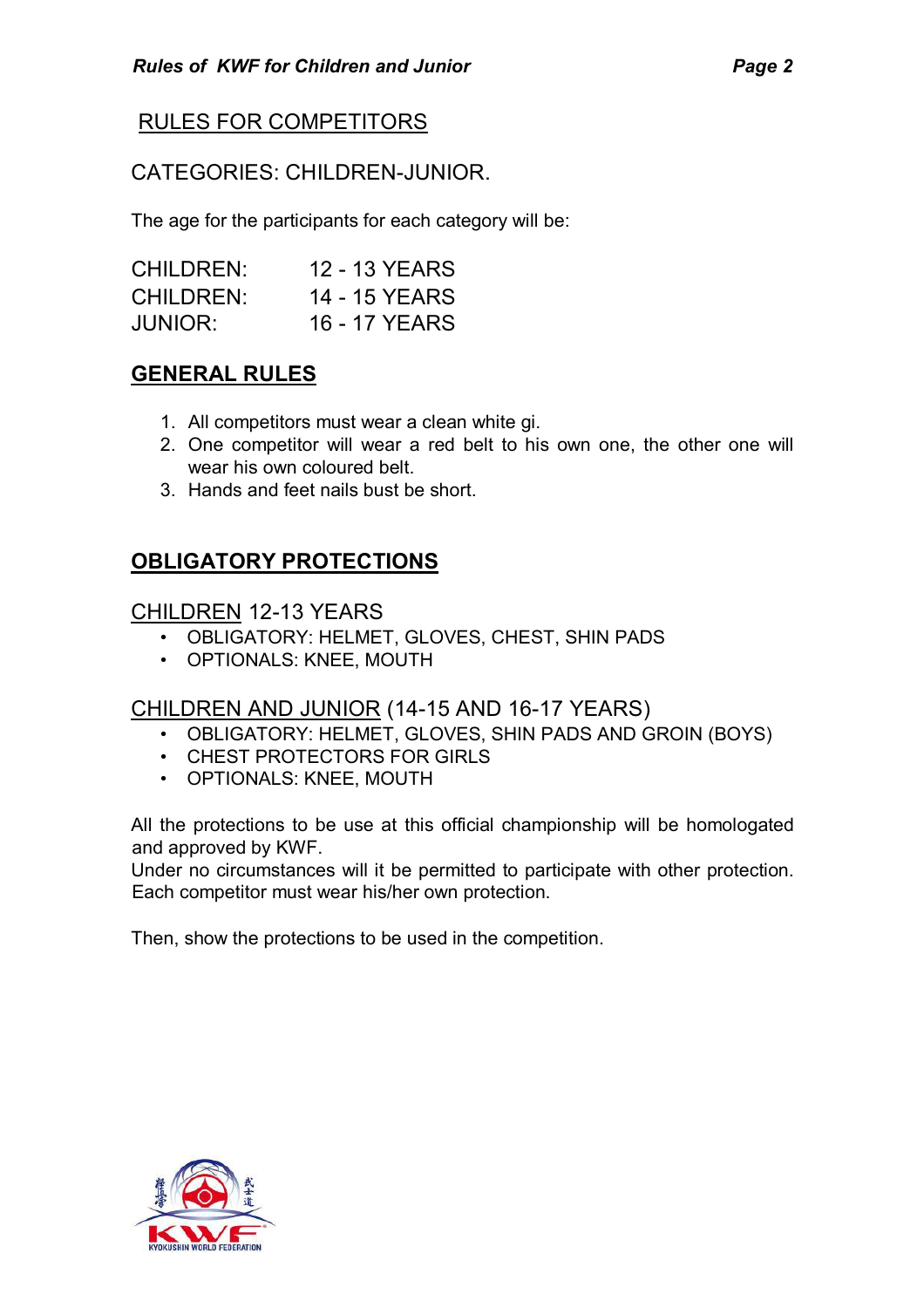





CHEST PROTECTOR SHIN PADS HELMET



GLOVES (FROM 12 TO 13 YEARS) CHEST PROTECTOR FOR GIRLS





GLOVES (FROM 14 TO 17 YEARS OLD)

Another type of protections will be allowed if they offer the same level of protection.

In the case that one competitor gets injured the use of bandage or any other material of protection must be revised by the official doctor of

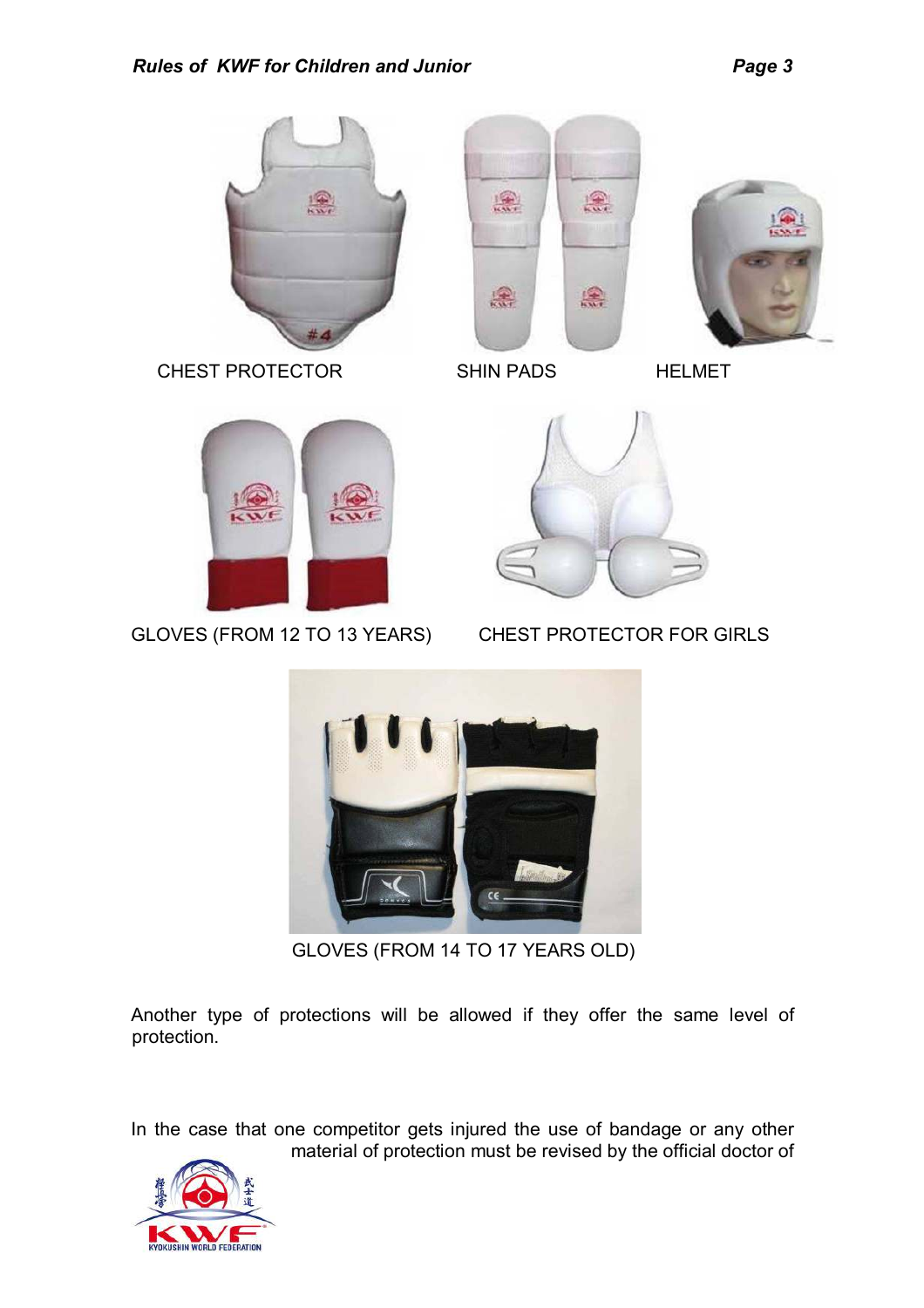the competition or the Supreme Judge. Whatever the decision is, this will be final and obligatory for the competitors.

## **WEIGHT CATEGORIES (BOYS)**

**CHILDREN (12-13 years)**  -40kg -50kg +50kg

**CHILDREN (14-15years)**  -55kg -65kg +65kg

**JUNIOR (16-17 years)**  -60kg -70kg -80kg + 80 kg

## **WEIGHT CATEGORIES (GIRLS)**

**CHILDREN (12-13 years)**  -45kg +45kg

**CHILDREN (14-15years)**  -50kg +50kg

**JUNIOR (16-17 years)**  -50kg - 60kg +60kg

#### **REFEREE AND JUDGES**

1. – All the matches must include a minimum of 4 judges and 1 central referee. The central referee will direct the match and give the orders.

2. –When a decision is taken in the competition, each judge and the referee will have one single vote.

3. –The jury of judges and the revision panel will have the same authority on the match, final decision will be given to the Supreme Referee.

## **KUMITE (figting)**

Basic Rules:

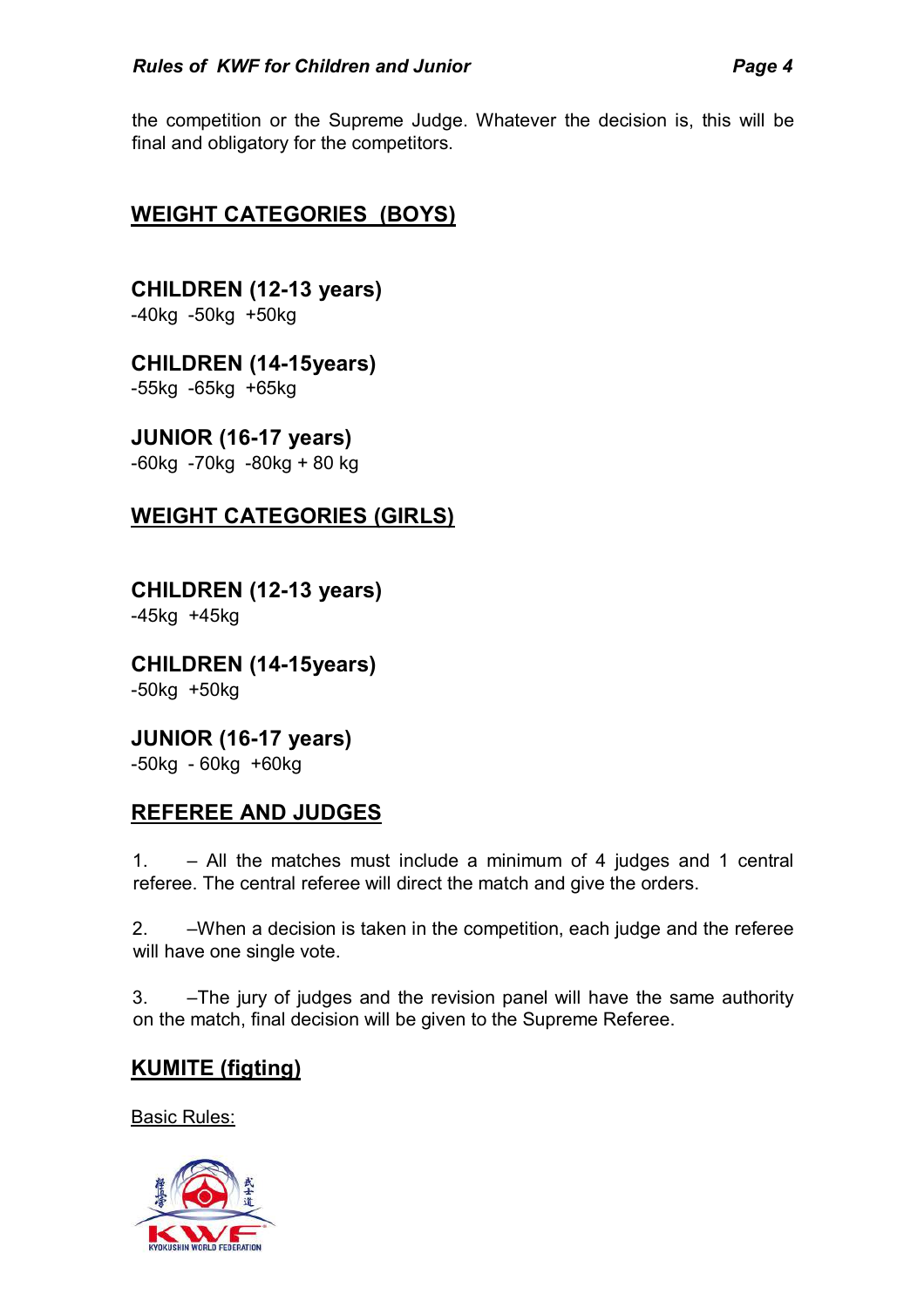-Duration of the bouts:

CHILDREN 12-13 YEARS : 2 minutes with obligatory decision.

CHILDREN 14-15 YEARS: 2 MINUTES + extension of 1,5' in case of hikiwake, with obligatory decision.

JUNIOR: 2 min. /2 min. / weight (3 kgs) /1 min. with obligatory decision.

In Junior category, weight difference is 3 kg or more. If the weight difference is less than 3 kg, one extra extension will take place with obligatory final decision. (one minute)

-The Organiser of the championship and the Supreme Judge can change the duration of the matches.

-In all the categories, a winner will be declared, whenever an Ippon is awarded or 2 Waza-aris.(half points). This is similar as with the adult rules. Note:Two half-points (Waza-aris) are one Ippon.

#### **EXTENSIONS (Enchosen)**

It is only possible to have extensions in the categories CHILDREN and JUNIOR, 14-15 years and 16-17 years.

#### **TIME**

The duration of the match will start from the moment that the referee says "Hajime".

## **VICTORY BY (IPPON)**

1.-Excluding the techniques which are considered fouls, one fist strike (tsuki) or a leg technique (keri) or elbow (hiji) etc. that one competitor execute on a recognized area of the body and puts down an opponent. As a result of a techniques a competitor loses the desire to continue to fight within 5 seconds or more, such technique will be considered Ippon.

IPPON will be valid whenever 3 out of 5 members of the referee team take such decision.

2. Whenever one of the competitors loses the will to continue to fight, the other competitor will be declare winner by Ippon.

#### **HALF POINT (WAZA-ARI)**

On the following cases and always under the referees decision one half point Waza-ari may be awarded.

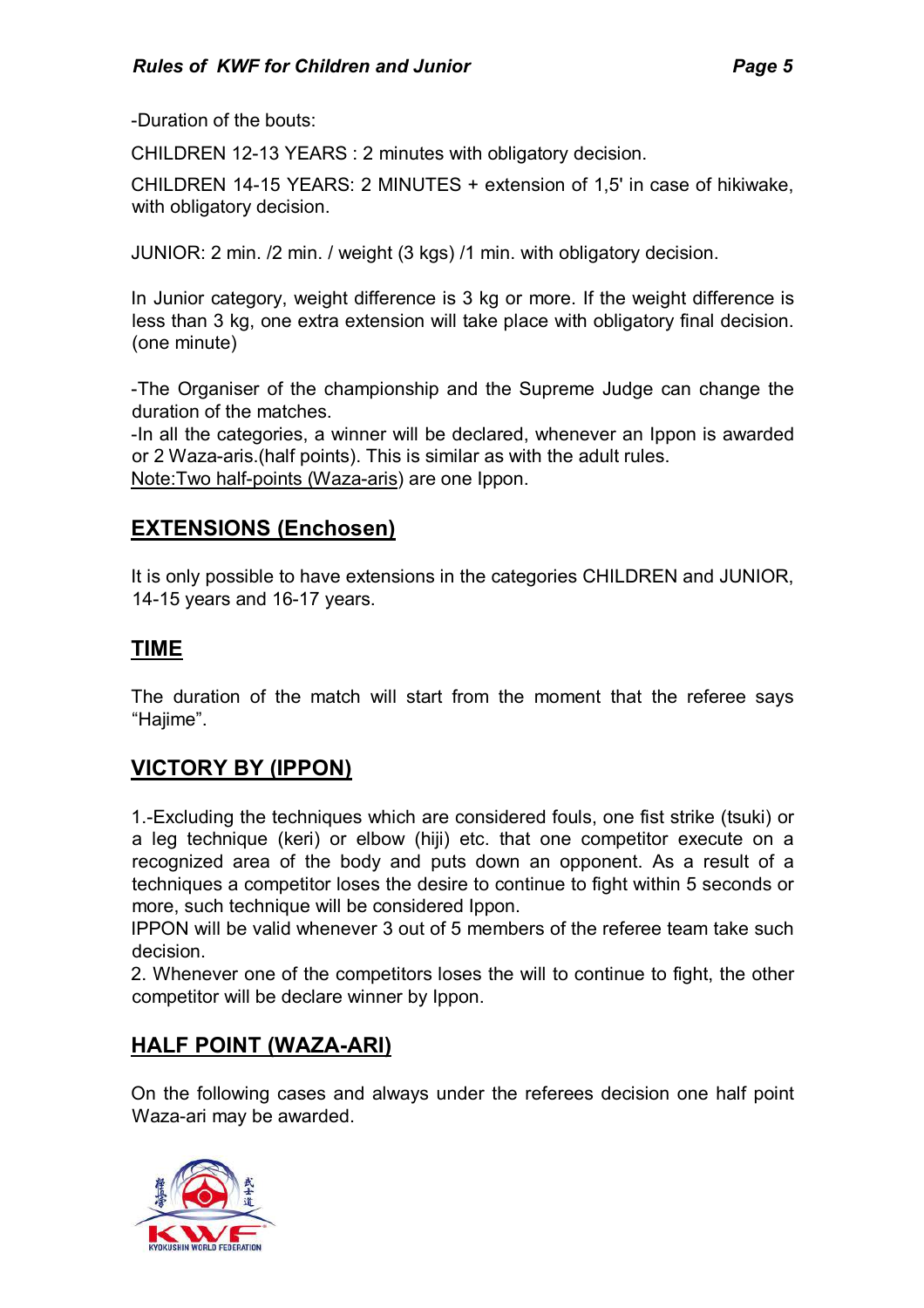1. Excluding the techniques which are considered fouls, any strike realized with fist, leg or elbow, and causes effective effect on the other competitor. Or even puts down him/her for a period less than 5 seconds and then recover his/her position standing up or lose the desire to continue the match. Then he/she will be awarded (Waza-ari). Also whenever one competitor loses the balance after receiving a technique (fist or leg) a Waza-ari may be given under the criteria of the referees team.

Two waza-aris are one Ippon.

3. Whenever one of the competitors execute a leg technique (jodan) and such techniques counts with the recognized and necessary requirements like correct attitude, application, enough control, zanshin, timing or even distance according to the referees team criteria could be considered waza-ari. Also light contact on the helmet could be considered half point - waza-ari.

## **VICTORY BY HANTEI**

Whenever there is no Ippon or Waza-ari, a victory will be given by decision. The decision will be valid whenever 3 out of 5 members of the referee team are in majority and take such decision.

This criterion to take such decision will have the following priority:

The effectiveness of the techniques.

 The development of combinations and variation of techniques, fist and legs.

Tactics and strategy of combat.

Number of executed techniques.

- If one of the competitors has 2 fouls (genten ni) and one waza-ari this will be cancelled by the 2 fouls, Genten ni.
- In the case of none of them have half point or fouls, the victory will be awarded by decision.
- A victory will be awarded whenever a disqualification takes place or one of the competitors retires from competition.

The victory to one competitor can be awarded if there is a difference of two fauls.

| Examples: |              |                    |                          |  |  |
|-----------|--------------|--------------------|--------------------------|--|--|
|           | <b>SHIRO</b> | AKA                | <b>RESULTADO POSIBLE</b> |  |  |
|           | NO SCORE     | <b>CHUI</b>        | SHIRO/AKA/HIKIWAKE       |  |  |
|           | NO SCORE     | <b>GENTEN ICHI</b> | <b>SHIRO</b>             |  |  |

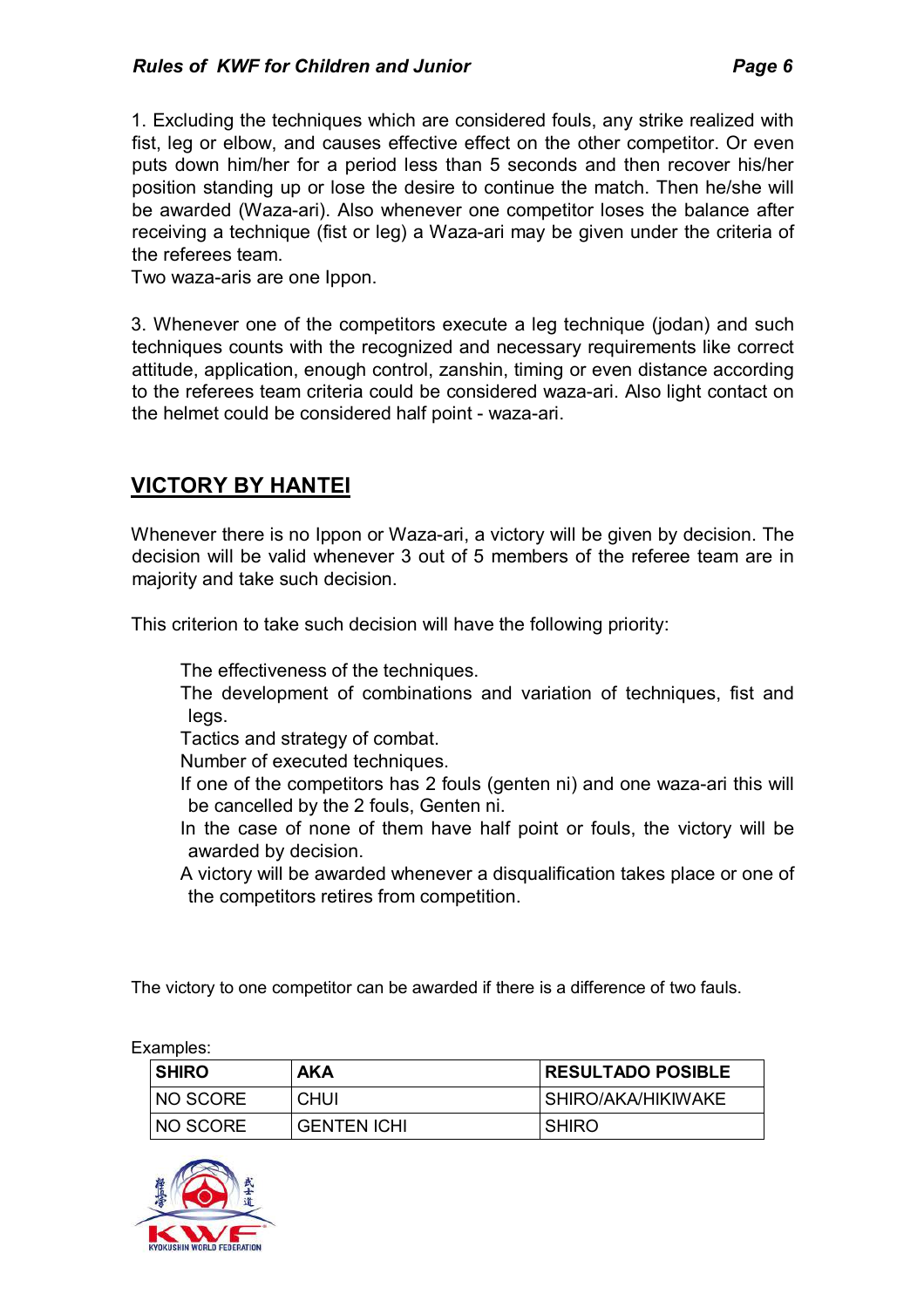| <b>CHUI</b>        | <b>GENTEN ICHI</b>            | SHIRO/AKA/HIKIWAKE |
|--------------------|-------------------------------|--------------------|
| <b>CHUI</b>        | <b>GENTEN NI</b>              | <b>SHIRO</b>       |
| <b>GENTEN ICHI</b> | <b>GENTEN NI</b>              | SHIRO/AKA/HIKIWAKE |
| <b>NO SCORE</b>    | <b>GENTEN ICHI / WAZA-ARI</b> | <b>AKA</b>         |
| NO SCORE           | <b>GENTEN NI / WAZA-ARI</b>   | SHIRO/AKA/HIKIWAKE |
| <b>CHUI</b>        | <b>GENTEN NI / WAZA-ARI</b>   | SHIRO/AKA/HIKIWAKE |
| <b>GENTEN ICHI</b> | <b>GENTEN NI / WAZA-ARI</b>   | <b>AKA</b>         |

## **FOULS (HANSOKU)**

The following actions will be considered fouls:

 Direct technique with no control or direct to the FACE, ei. Jodan Mae Geri, uchi kakato, jodan yoko geri, tobi geri jodan, jodan ushiro mawashi geri.

Contact to the face or neck, even light one with hands, fists o elbow.

 In the **categories children12-13 years** no gedan techniques are allowed. E.i. gedan mawashi geri.

 To attack with the punches in no permitted areas. **For example: to punch intentionally to the arms** in CHILDREN categories techniques to the groin (kin-geri) Strikes with the head.

Attacks to the opponent whenever he/she is down.

Attacks to the dorsal spine.

Grabbing repeatedly to the opponents neck or body.

Grabbing the uniform (dogi) legs or arms.

Pushing with fist or hands.

- Repeating actions like fall to the floor, alter executing techniques kakenige.
- Going out of the fighting area continuously. (Jogai)

Direct attacks to the joints and knee from the front.

 Any other actions that under the criteria of the referees team can be considered fouls or delivered actions.

The result of the fouls will be one warning, chui. Two warnings will be one official foul. Genten-ichi. Three fouls will be two official fouls Genten-ni. Four fouls will be a Genten-san and will be automatic disqualification.

## **GENTEN**

The following situations will be considered one foul. a) Two fouls.

b) Deliberated fouls.

c) Any other actions considered by bad altitude by the Central Referee during the match.

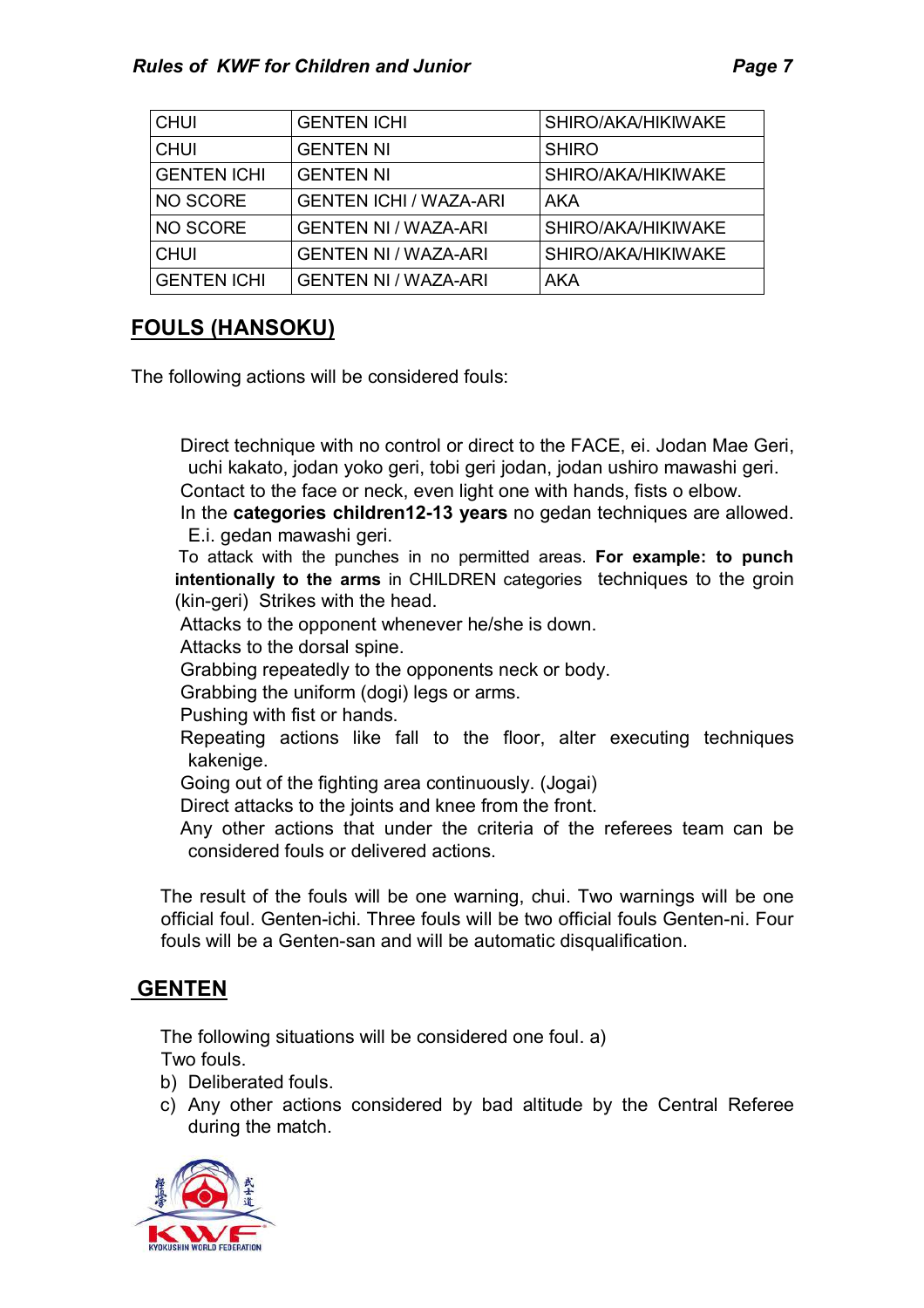#### **DISQUALIFICATION (SHIKKAKU).**

The following situations will be considered disqualification:

Three fouls (Genten-san= Shikkaku).

 Not following or obey the orders and instructions of the Referee during the match.

Violence actions, incorrect attitudes

 If a competitor does not show any will to fight for one minute and not executing any technique he/she will be disqualified.

 The competitors who are coming late and are not present when the match shall start will be disqualified.

 A physical incapacity that may happen during the competition might permit the competitor to retire whenever his/her injury has been examined by the official doctor of the competition. This decision will be final.

## **ACCIDENTS**

Whenever one of the competitors gets injured, and the doctor advices the competitor to continue fighting and still the competitor refuses to fight, such competitor will lose the match.

In case of injuries that may happen during the competition, and are declared casuals and are not caused by the competitor(s), results in that one competitor will not continue to fight he/she will be declared loser of the match.

In the case of injuries that it may happen during the competition and are declared casuals and even are no responsible none of the competitors or one or both of them is not able to continue but may incapacity one of them or both may be injured the one who refuses to continue will be declared loser.

In any case, KWF or any of the Board members of this organisation will **not** be responsible for any accident or injury that may happen in any competition organised by KWF.

**It is the solely responsibility of the competitor to arrange with an individual insurance before the matches start.** 

**Any other matter which is not contemplated in these competition rules and may come up on the competition day, will be discuss by the Chief Referee and the Supreme Judge and the decision will be final.** 

Checked by: May 2019